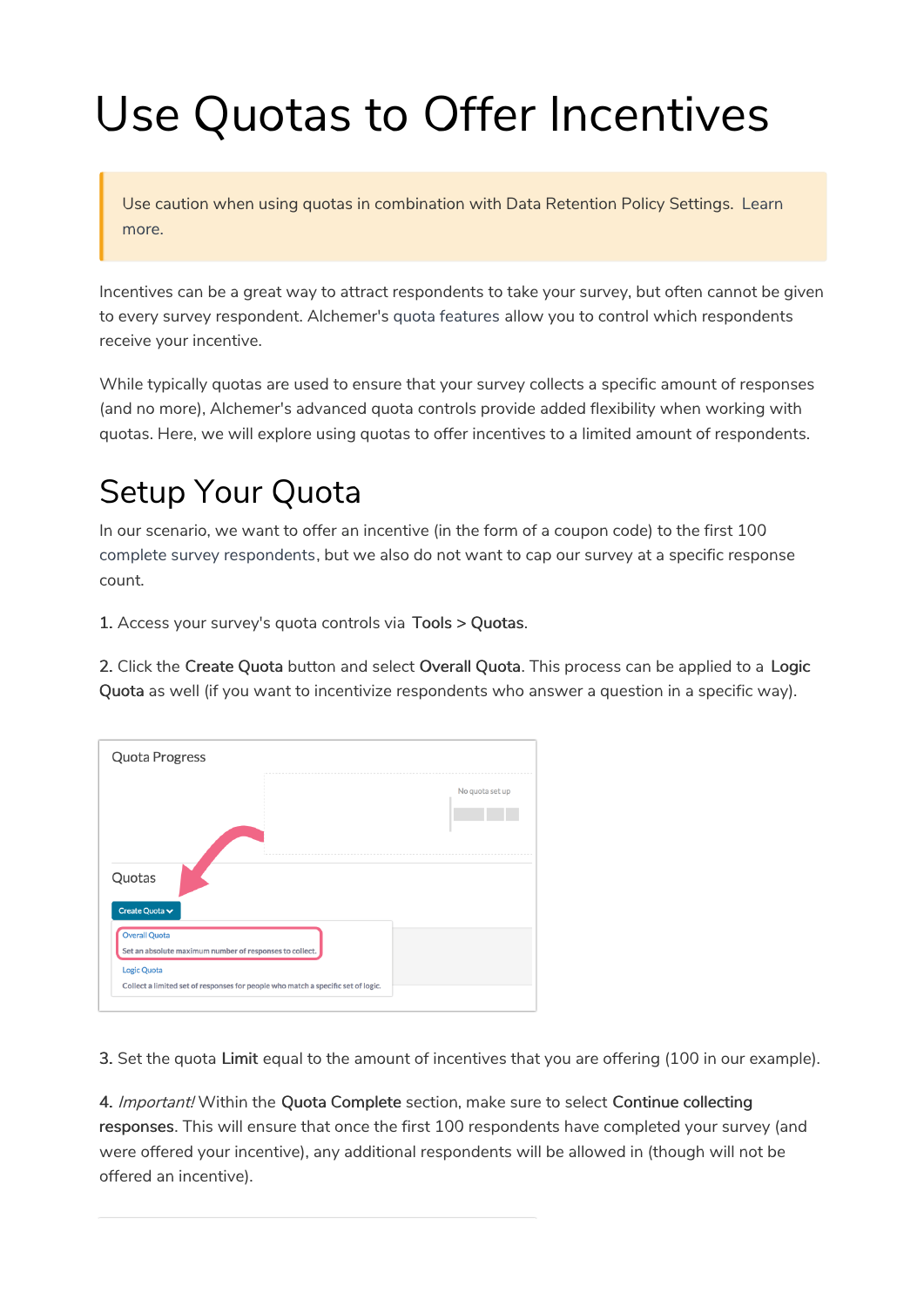| Quotas                                               |
|------------------------------------------------------|
| Limit                                                |
| 3<br>100                                             |
| Leave blank if you are only using segmented quotas   |
| Quota Complete                                       |
| When a Quota has Been Met                            |
| Stop collection of responses & show a message        |
| Stop collection of responses & redirect to a URL ••• |
| Continue collecting responses<br>Δ<br>4              |
| Quota Notification                                   |
| Send notification email                              |
| Webhook                                              |
|                                                      |

5. Make sure to Save Quota once you have finished the above steps.

## Configure Quota Based Logic

Now that your quota has been configured, the next step is ensuring that only eligible respondents are presented with your incentive. In our example, we want to present a coupon code to the first 100 complete responses.

As such, we have added a Text Element with our coupon code to our survey's Thank You Page. Placing our coupon code on the Thank You page ensures that only those respondents who complete the survey can see it. Once you have added your incentive to your survey, you are ready to configure the quota based logic.

1. Access your survey's Build tab and navigate to the survey element that contains your incentive. In our example, we navigate to the text element that we have added to our Thank You page.

2. Edit the element that contains your incentive and click on the Logic tab.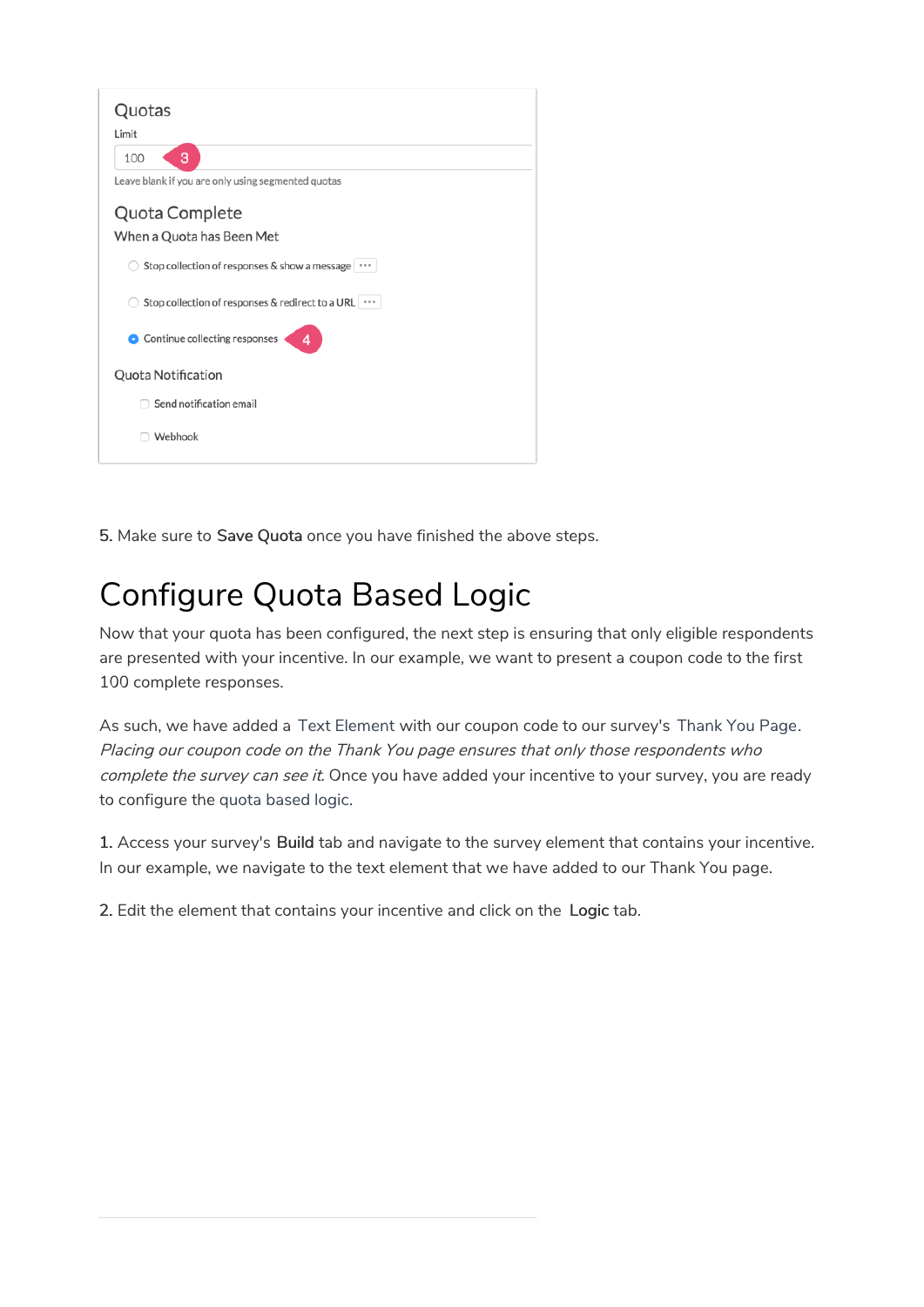| <b>Text / Instructions</b>                                                              |                                           |        |                                   |                |  |  |  |
|-----------------------------------------------------------------------------------------|-------------------------------------------|--------|-----------------------------------|----------------|--|--|--|
| Media                                                                                   | Logic                                     | Layout | Piping / Repeat                   |                |  |  |  |
|                                                                                         | Logic Rule                                |        |                                   |                |  |  |  |
| Only show this element based on answers to previous questions or other logic conditions |                                           |        |                                   |                |  |  |  |
| <b>Remove All Logic</b>                                                                 |                                           |        |                                   |                |  |  |  |
| $\checkmark$ --Select a condition--                                                     |                                           |        | is exactly equal to $\div$        |                |  |  |  |
|                                                                                         | Quotas                                    |        |                                   |                |  |  |  |
|                                                                                         | <b>Overall Response Quota</b>             |        |                                   |                |  |  |  |
|                                                                                         | <b>System Data</b><br><b>Current Date</b> |        | Time Taken on Survey (in seconds) | tom scripting) |  |  |  |

3. Select the Only show this element based on answers to previous questions or other logic conditions option to enable the logic builder.

4. Click the Select a Condition drop-down menu and locate the Quotas section. Select the quota that you set up in the first section of this article. For our example, we will select Overall Response Quota.

5. Finish setting up the condition that will determine when your incentive is displayed. For our example, we want to show the Text Element that contains our coupon code to every respondent before our quota of 100 is 100% filled.

Our resulting logic condition reads:

| Show Text Element if Overall Response Quota is less than 100% filled                                                                |            |  |  |  |  |  |
|-------------------------------------------------------------------------------------------------------------------------------------|------------|--|--|--|--|--|
| Media<br>Piping / Repeat<br>Logic<br>Layout                                                                                         | Weed Help? |  |  |  |  |  |
| Logic Rule                                                                                                                          |            |  |  |  |  |  |
| Only show this element based on answers to previous questions or other logic conditions<br>$\mathcal{L}$<br><b>Remove All Logic</b> |            |  |  |  |  |  |
| ÷<br>٠<br>< (less than)<br>Overall Response Quota<br>100<br><b>Percent Filled</b>                                                   |            |  |  |  |  |  |
| + Add Condition<br>+ Add Group<br>Hide all subsequent elements on this page<br>$\Box$                                               |            |  |  |  |  |  |
| Hide this element by default (mainly used with custom scripting)<br>n<br>Only show this element to admin users                      |            |  |  |  |  |  |

6. Make sure to Save your text element once you have configured you logic rule.

Now that our logic rule is configured, the Text Element that contains our coupon code will show as long as the Overall Response Quota is not 100% filled. Once the first 100 respondents complete our survey, the Text Element will no longer show because our logic condition will not evaluate as true.